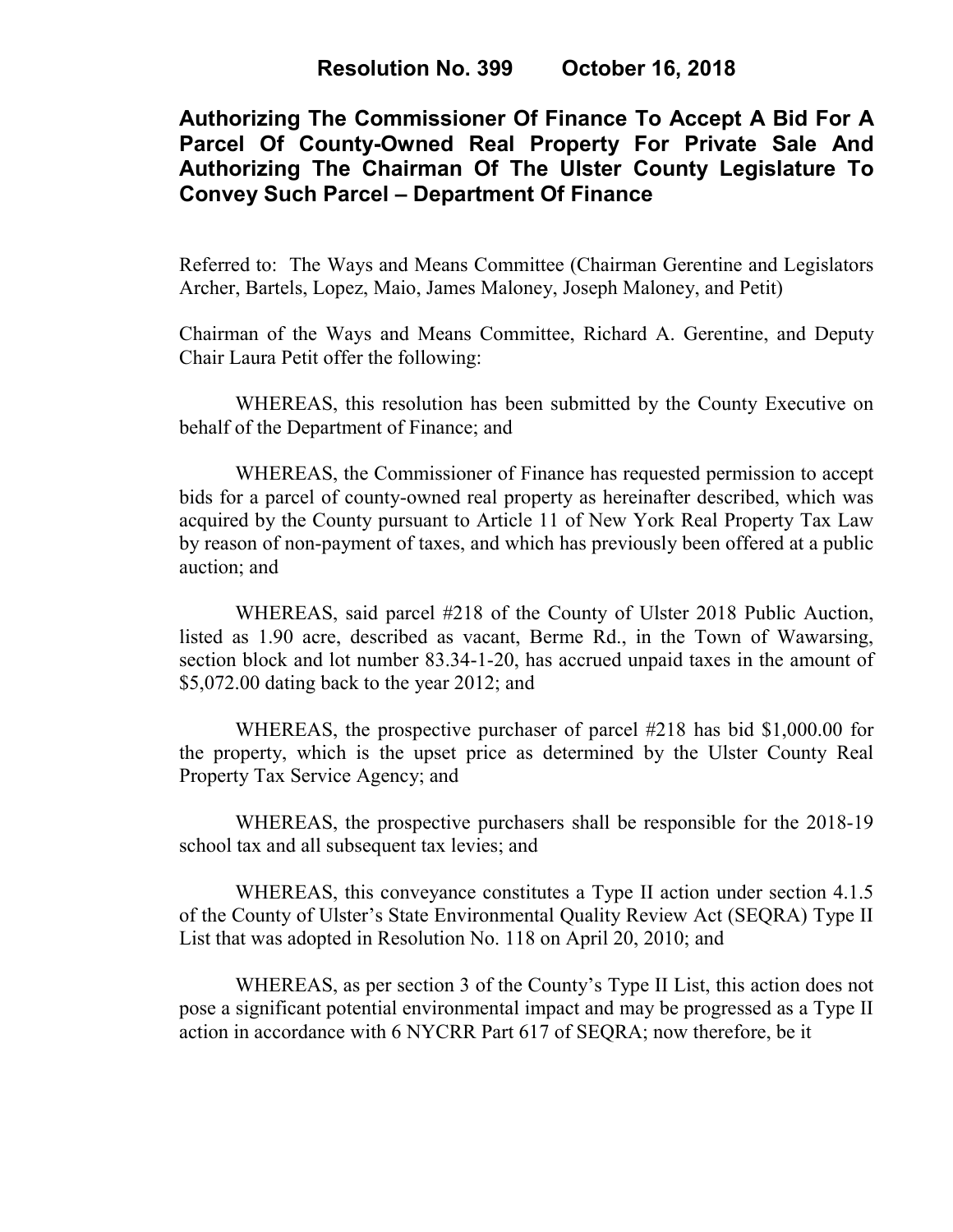### **- Page 2 -**

### **Resolution No. 399 October 16, 2018**

## **Authorizing The Commissioner Of Finance To Accept A Bid For A Parcel Of County-Owned Real Property For Private Sale And Authorizing The Chairman Of The Ulster County Legislature To Convey Such Parcel – Department Of Finance**

RESOLVED, that the Ulster County Commissioner of Finance is authorized to accept payment as follows:

| <b>PREVIOUS OWNER</b>           | <b>TOWN</b> | <b>BIDDER</b>          | <b>BID AMOUNT</b> |
|---------------------------------|-------------|------------------------|-------------------|
| Dumond, August                  |             | Wawarsing Park, Haekun | \$1,000.00        |
| SBL#: 83.34-1-20                |             | PO Box $60$            |                   |
| Parcel $\#218$                  |             | Kerhonkson, NY 12446   |                   |
| <b>Unpaid Taxes: \$5,072.00</b> |             |                        |                   |

and, be it further,

RESOLVED, that the Chairman of the Ulster County Legislature is authorized and directed to make, execute and deliver to said bidder making payment, a quitclaim deed conveying the interest of the County in said parcel, which quitclaim deed shall contain the covenant that the said County of Ulster shall in no event be or become liable for any defects in title conveyed for any cause whatsoever, and that no claim or demand of any nature shall ever be made against the County of Ulster arising from such sale, conveyance or the proceedings leading thereto,

and move its adoption.

#### ADOPTED BY THE FOLLOWING VOTE:

AYES: 22 NOES: 0 (Absent: Legislator Roberts)

Passed Committee: Ways and Means on October 9, 2018

FINANCIAL IMPACT: TOTAL UNPAID TAXES: \$5,072.00 TOTAL ACCEPTED BID: \$1,000.00